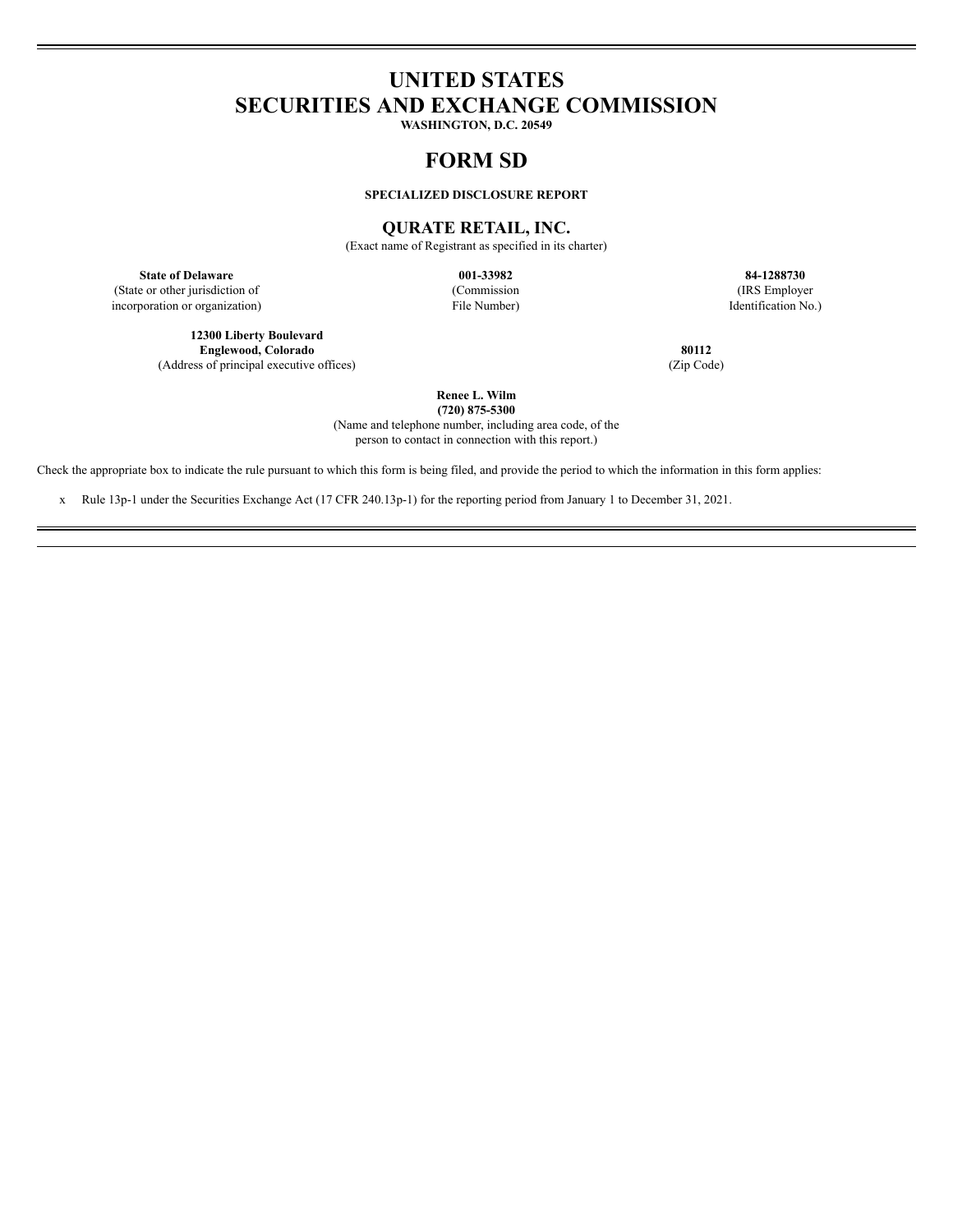#### **Section 1 — Conflict Minerals Disclosure**

#### **Item 1.01 Conflict Minerals Disclosure and Report**

As required by Rule 13p-1 under the Securities Exchange Act of 1934, as amended, and the requirements of Form SD, a Conflict Minerals Report is provided as Exhibit 1.01 to this Form SD and is available on our corporate website at https://ir.qurateretail.com/financial-information/sec-filings. The information contained on our website is not incorporated by reference into this Form SD or the Conflict Minerals Report and should not be considered to be part of this Form SD or the Conflict Minerals Report.

Information concerning conflict minerals from recycled or scrap sources identified by our suppliers as being contained in our in-scope products is included in the Conflict Minerals Report and is incorporated in this Form SD by reference.

#### **Item 1.02 Exhibit**

The Conflict Minerals Report required by Item 1.01 is filed as Exhibit 1.01 to this Form SD.

**Section 2 — Exhibits**

**Item 2.01 Exhibits**

Exhibit  $1.01$  — Conflict [Minerals](https://s3.amazonaws.com/content.stockpr.com/qurateretail/sec/0001104659-22-066587/for_pdf/tm2217098d1_ex1-01.htm) Report as required by Items 1.01 and 1.02 of this Form SD.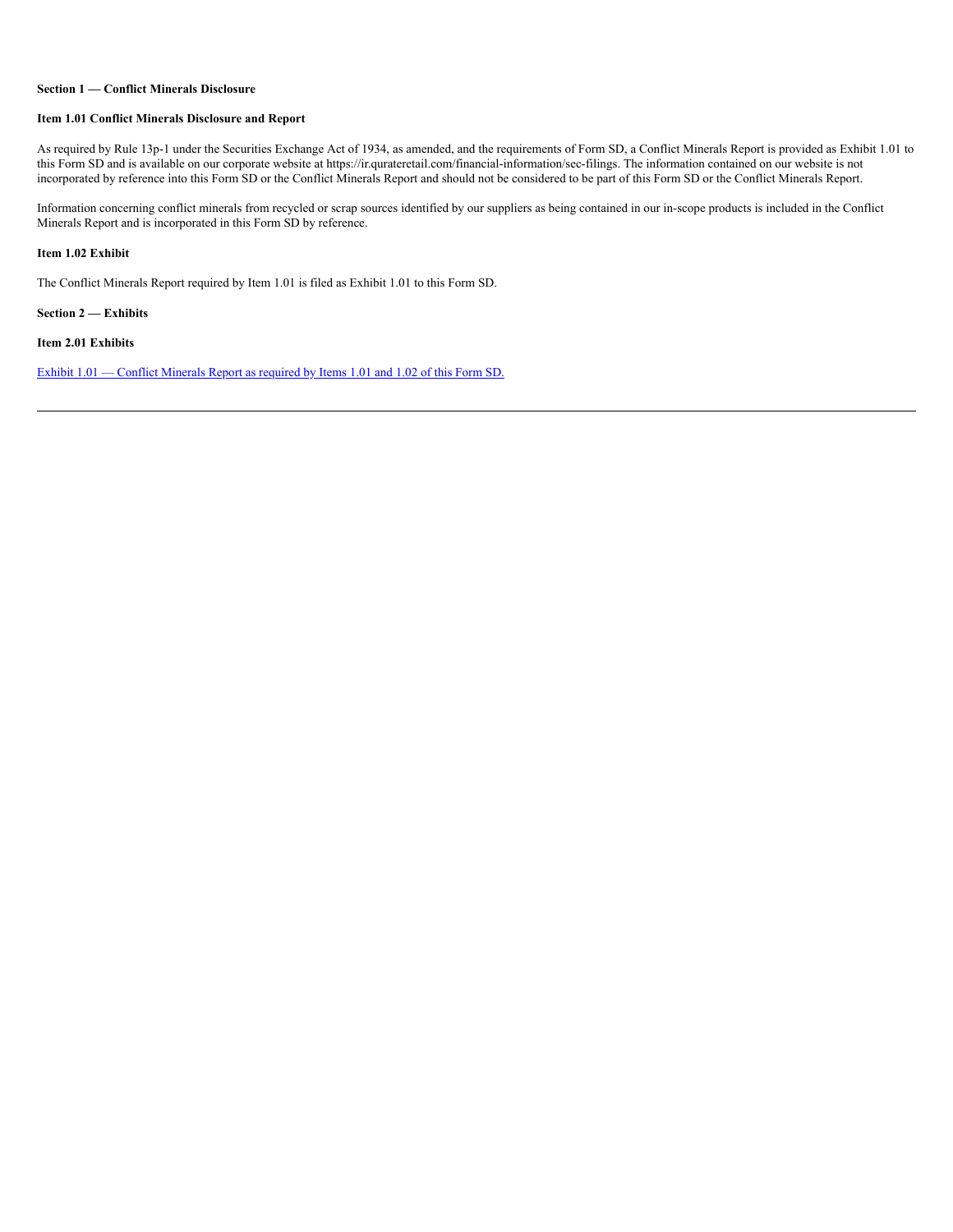## **SIGNATURES**

Pursuant to the requirements of the Securities Exchange Act of 1934, the registrant has duly caused this report to be signed on its behalf by the duly authorized undersigned.

QURATE RETAIL, INC. (Registrant)

By:  $/$  /s/ Renee L. Wilm May 31, 2022

Name: Renee L. Wilm Title: Chief Legal Officer and Chief Administrative Officer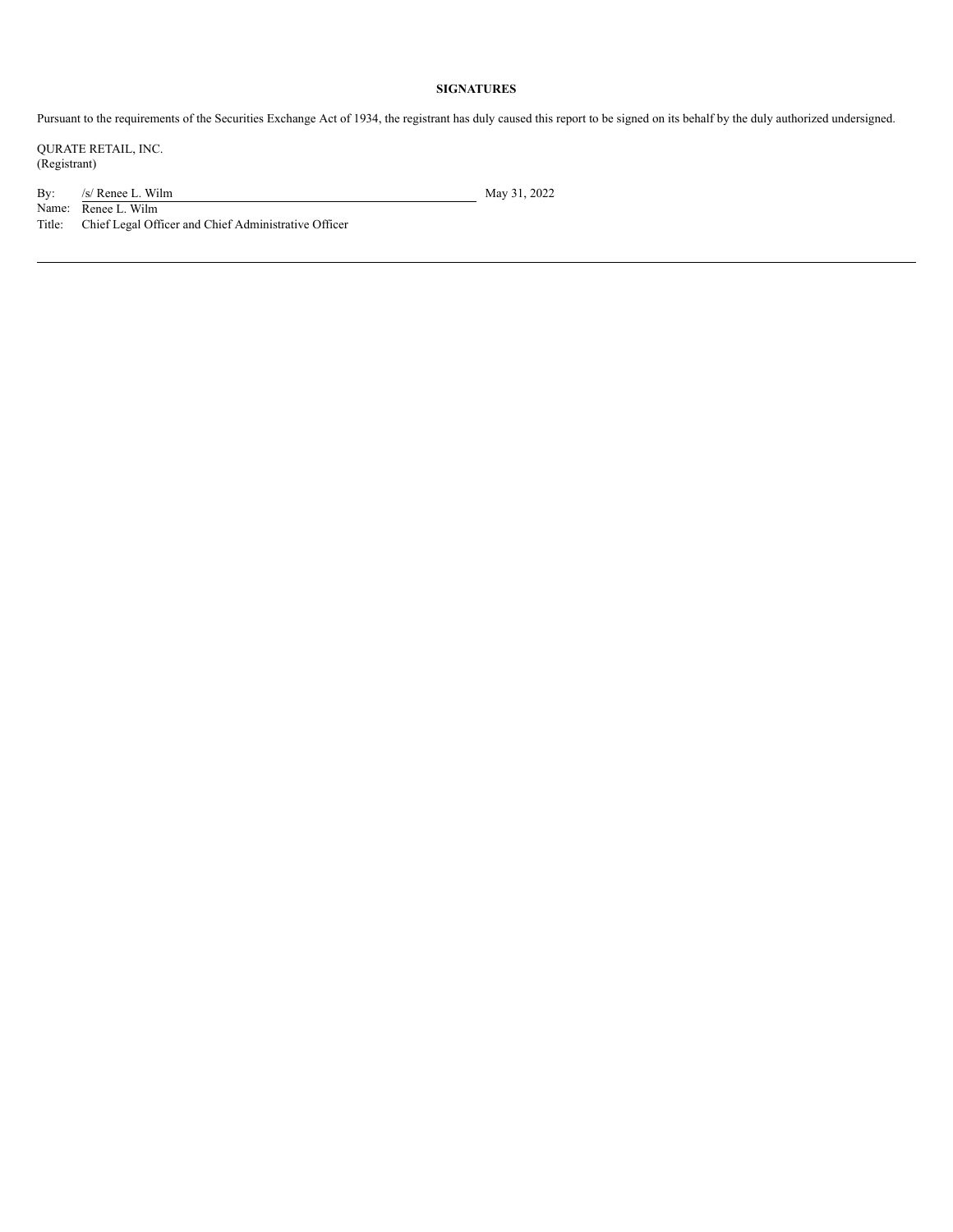#### **Conflict Minerals Report**

Qurate Retail, Inc. has included this Conflict Minerals Report as an exhibit to its Form SD for 2021 as required by Rule 13p-1 under the Securities Exchange Act of 1934, as amended, and Form SD (collectively, the "Conflict Minerals Rule"). The date of filing of this Conflict Minerals Report is May 31, 2022.

Unless the context indicates otherwise, the terms "we," "its," "us" and "our" refer to Qurate Retail, Inc. and its consolidated subsidiaries. As used herein, "3TG" is tantalum, tin, tungsten and gold, without regard to the location of origin of the minerals or derivative metals.

#### **Forward-Looking Statements**

This document contains forward-looking statements within the meaning of the federal securities laws. Any statements that do not relate to historical or current facts or matters are forward-looking statements. You can identify some of the forward-looking statements by the use of forward-looking words, such as "intend" and the like, or the use of future tense. Statements concerning current conditions may also be forward-looking if they imply a continuation of current conditions. Examples of forward-looking statements include, but are not limited to, statements concerning the additional steps that we intend to take to mitigate the risk that our necessary 3TG finances or benefits armed groups.

Forward-looking statements are subject to risks and uncertainties that could cause actual actions or performance to differ materially from those expressed in the forwardlooking statements. These risks and uncertainties include, but are not limited to, (1) the continued implementation of satisfactory traceability and other compliance measures by our direct and indirect suppliers on a timely basis or at all, (2) the accuracy and reliability of the information we receive and (3) political, legal and regulatory developments, whether in the Democratic Republic of the Congo and adjoining countries (the "DRC Region"), the United States or elsewhere. The term "adjoining countries" has the meaning contained in the Conflict Minerals Rule. You are cautioned not to place undue reliance on these forward-looking statements, which speak only as of the date of filing of this document. We do not intend, and undertake no obligation, to publish revised forward-looking statements to reflect events or circumstances after the date of filing of this document or to reflect the occurrence of unanticipated events.

#### **Applicability of the Conflict Minerals Rule to Our Company**

We own interests in subsidiaries and other companies that are primarily engaged in the video and on-line commerce industries. We are required to make a filing pursuant to the Conflict Minerals Rule for 2021 because some of our consolidated subsidiaries contracted to manufacture products in 2021 where 3TG was necessary to the functionality or production of such products.

However, most of our business activities are not in-scope for purposes of the Conflict Minerals Rule. Only our consolidated subsidiaries QVC, Inc. ("QVC"), HSN, Inc., Ballard Designs, Inc., Garnet Hill, Inc., and Frontgate Marketing, Inc. had in-scope products for purposes of the Conflict Minerals Rule in 2021. Our consolidated subsidiaries do not manufacture any products, and they do not contract to manufacture most of the products that they sell.

We do not directly source any 3TG from mines, smelters or refiners, and believe that we are in most cases many levels removed from these market participants. We therefore have limited influence over them. Furthermore, because of the depth, geographic diversity and constant evolution of our supply chain, and due to competitive factors, we often have significant difficulty identifying suppliers upstream from our direct suppliers. However, through the efforts described in this Conflict Minerals Report, we seek to ensure that we are in compliance with the Conflict Minerals Rule and that our suppliers meet the expectations of our Conflict Minerals Policy, which is discussed below.

#### **Our Conflict Minerals Policy**

We take seriously our compliance obligations under the Conflict Minerals Rule. Therefore, we have adopted and communicated to selected personnel, our suppliers and the public a policy regarding the supply of 3TG for products that we contract to manufacture (the "Conflict Minerals Policy").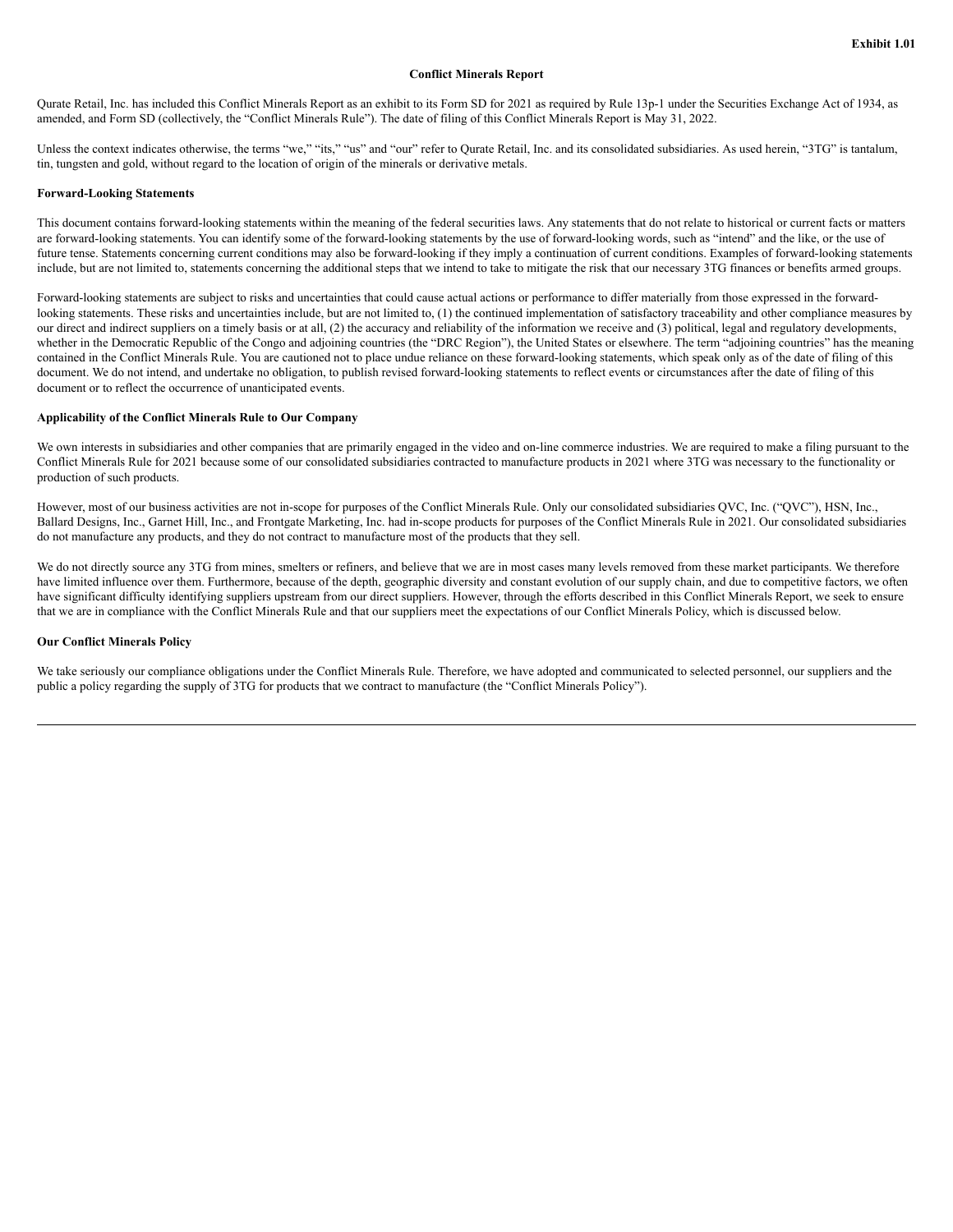The Conflict Minerals Policy includes, but is not limited to, our expectations that the suppliers of products that we contract with them to manufacture:

- Promptly, completely and accurately respond to our informational requests with respect to any 3TG that is necessary to the functionality or production of such products, including by completing and delivering a Responsible Minerals Initiative (the "RMI") Conflict Minerals Reporting Template (the "Survey") or similar survey when asked to do so.
- Determine whether there is any 3TG in any such products, survey their upstream suppliers regarding the ultimate source of any such 3TG, and verify and document such information.
- Implement policies and management systems to support compliance with these expectations, and require their upstream suppliers to adopt similar policies and systems.
- · Cooperate in the event we determine that any further inquiry or due diligence is required or advisable with respect to the source of 3TG in any such products.

#### **Reasonable Country of Origin Inquiry Information**

Prior to beginning our reasonable country of origin inquiry, the Conflict Minerals Working Group (as defined below) determined which of our products were potentially inscope for purposes of the Conflict Minerals Rule through our degree of influence over the products' manufacture and product specifications, visual inspection, supplier inquiries and other information known to us.

We then requested, as part of our reasonable country of origin inquiry, that the suppliers of these potentially in-scope products provide us with information concerning the origin of the 3TG in the products sourced from them. Based on the information provided to us by our suppliers, and the information that the RMI makes available to its members, we were unable to conclusively determine that any of the in-scope products we contracted to manufacture in 2021 contained only necessary 3TG that (1) did not originate in the DRC Region or we had no reason to believe may have originated in the DRC Region or (2) was from recycled or scrap sources or we reasonably believed came from recycled or scrap sources. Therefore, all of the products that we determined to be in-scope for 2021, and the related 3TG and direct suppliers, are discussed in this Conflict Minerals Report and those suppliers are referred to herein as the "Suppliers."

The Suppliers identified 36 smelters and refiners as having processed the necessary 3TG contained in the products covered by this Conflict Minerals Report, as further discussed under "Product Information; Smelter and Refiner and Country of Origin Information."

Pursuant to the Conflict Minerals Rule, based on the results of our reasonable country of origin inquiry, we were required to conduct due diligence for 2021 with respect to the 3TG in our in-scope products. These due diligence efforts are discussed below.

For our reasonable country of origin inquiry, to the extent applicable, we utilized the same processes and procedures as for our due diligence.

None of our in-scope products were determined by us to contain necessary 3TG that directly or indirectly financed or benefitted armed groups in the DRC Region. However, we did not conclude that any of our products covered by this Conflict Minerals Report were "DRC conflict free." The terms "armed group" and "DRC conflict free" have the meanings contained in the Conflict Minerals Rule.

#### **Due Diligence Program Design**

#### *Design Framework*

We designed our due diligence measures relating to 3TG to conform with, in all material respects, the criteria set forth in the Organisation for Economic Co-operation and Development's (the "OECD") Due Diligence Guidance for Responsible Supply Chains of Minerals from Conflict-Affected and High-Risk Areas, as supplemented by the Supplement on Tin, Tantalum and Tungsten and the Supplement on Gold (Third Edition 2016) (collectively, the "OECD Guidance").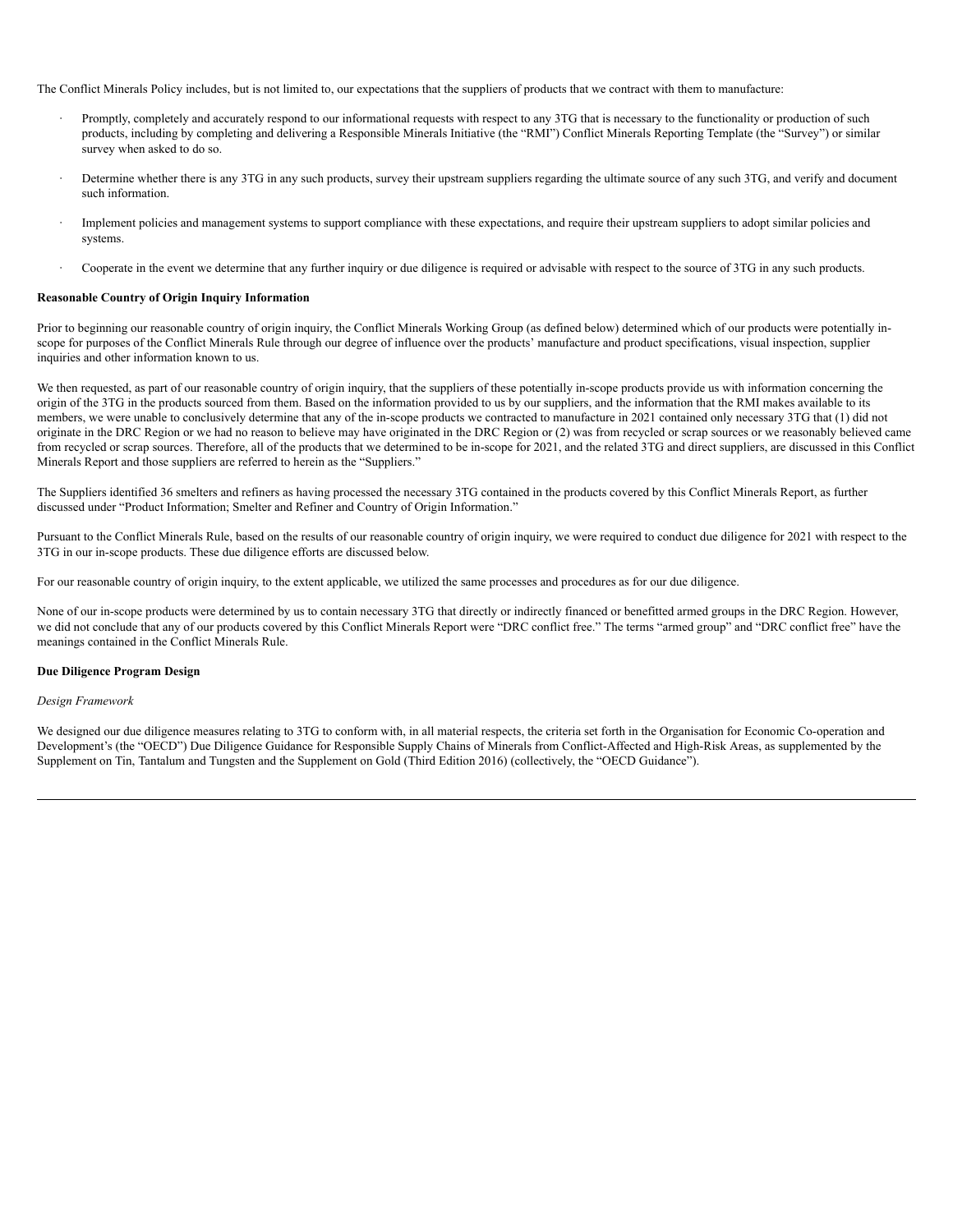#### *Selected Elements of Design Framework*

The OECD Guidance has established a five-step framework for due diligence as a basis for responsible global supply chain management of minerals from conflict-affected and high-risk areas. Selected elements of our program design are discussed below. However, these are not all of the discrete elements of the program that we have put in place to help ensure that the 3TG contained in our products is responsibly sourced. The headings below conform to the headings used in the OECD Guidance for each of the five steps. Selected due diligence measures that we took with respect to 2021 are discussed under "Due Diligence Program Execution on Products Contracted to be Manufactured During 2021."

- *1. OECD Guidance Step One: "Establish strong company management systems"*
	- a. We have adopted the Conflict Minerals Policy. The Conflict Minerals Policy is posted on our website and distributed electronically to selected employees and suppliers.
	- b. We have an internal team tasked with managing our Conflict Minerals Policy and 3TG compliance strategy (the "Conflict Minerals Working Group"). The following internal functional areas at the corporate level are represented on the Conflict Minerals Working Group: accounting, internal audit and legal. The Conflict Minerals Working Group also includes representatives from each consolidated subsidiary. Such representatives vary by consolidated subsidiary, but generally include personnel from buying, compliance, legal, merchandising, operations, quality assurance and vendor onboarding. The Conflict Minerals Working Group and selected members of corporate senior management, as well as selected senior management at some of the consolidated subsidiaries, are educated on the Conflict Minerals Rule, the OECD Guidance, our compliance plan and the procedures for reviewing and validating supplier responses to our inquiries. Outside counsel retained by QVC and compliance software specialists assist us with our compliance efforts and are also part of the Conflict Minerals Working Group.
	- c. We are a member of the RMI.
	- d. We utilize the Survey to identify smelters and refiners in our supply chain. The Survey requests suppliers to provide information concerning the usage and source of 3TG in their products, as well as information concerning their related compliance efforts.
	- e. We maintain business records relating to 3TG due diligence, including records of our due diligence processes, findings and resulting decisions, on a computerized database where practicable, for at least five years.
	- f. We have a website and telephone lines available for employees and other stakeholders to report violations of our Conflict Minerals Policy.
- *2. OECD Guidance Step Two: "Identify and assess risk in the supply chain"*
	- a. We furnish the direct suppliers of products that we determine to potentially be in-scope with a link to the Survey, along with an introductory e-mail describing the Conflict Minerals Rule and our Conflict Minerals Policy, including links to third party materials containing additional information relating to the rule, and request that they complete the Survey within a specified timeline.
	- b. We follow up by e-mail with all suppliers that do not respond to the request within the specified time frame.
	- c. Members of the Conflict Minerals Working Group review the completed responses received from suppliers against written review criteria. We follow up by e-mail with all suppliers that submit an incomplete response or a response that triggers specified "red flags" or is determined not to be suitable by us, in each case requesting them to submit a revised response. We follow up with other suppliers where deemed appropriate by us.
	- d. To the extent that a completed response identifies a smelter or refiner, we review this information against the list of "compliant" and "active" smelters and refiners published in connection with the RMI's Conflict-Free Smelter Program ("CFSP"), and in the case of gold, we also utilize information made available in connection with the London Bullion Market Association's ("LBMA") Good Delivery List and the Responsible Jewellery Council's ("RJC") Chain-of-Custody Certification. Additionally, we review the compliant smelters and refiners against the country of origin information made available by the RMI to its members.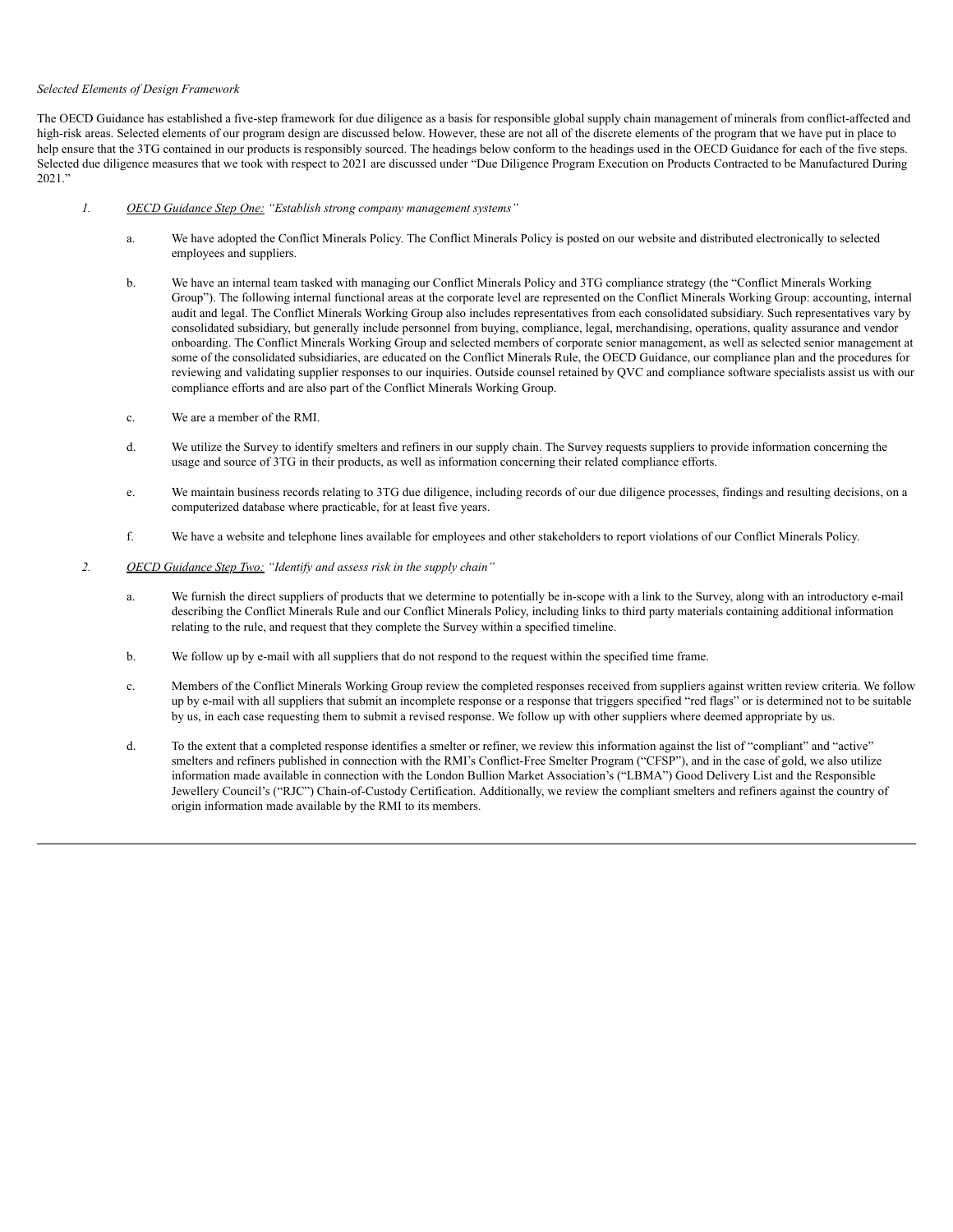- e. If country of origin information for an identified smelter or refiner is not available from the above independent third-party source, we review publicly available information, to the extent reasonably available, to try to determine the mine or location of origin of the 3TG from such smelter or refiner.
- f. Based on the information furnished by our suppliers and other information known to us, we assess the risks of adverse impacts.
- *3. OECD Guidance Step Three: "Design and implement a strategy to respond to identified risks"*
	- a. The Conflict Minerals Working Group reports the findings of its supply chain risk assessment to our Chief Legal Officer.
	- b. Our risk mitigation strategy contemplates a flexible response that is commensurate with the risks identified.
- *4. OECD Guidance Step Four: "Carry out independent third-party audit of smelter/refiner's due diligence practices"*

In connection with our due diligence, we utilize information made available by the RMI concerning independent third-party audits of smelters and refiners. We support the RMI through our membership in that organization. In the case of gold, we also utilize information made available in connection with the LBMA's Good Delivery List and the RJC's Chain-of-Custody Certification.

*5. OECD Guidance Step 5: "Report annually on supply chain due diligence"*

We file a Form SD, and to the extent applicable, a Conflict Minerals Report, with the Securities and Exchange Commission.

#### **Due Diligence Program Execution on Products Contracted to be Manufactured During 2021**

We performed the following 3TG due diligence on applicable 3TG in the in-scope products that were contracted to be manufactured for us during 2021. These were not all of the discrete measures that we took in furtherance of our 3TG compliance program or pursuant to the Conflict Minerals Rule and the OECD Guidance. For a discussion of the design of our due diligence measures, please see "Due Diligence Program Design."

- 1. We furnished the Suppliers with a link to the Survey, along with an introductory e-mail describing the Conflict Minerals Rule and our Conflict Minerals Policy, including links to third party materials containing additional information relating to the rule, and requested that they complete the Survey within a specified timeline.
- 2. We followed up by e-mail with all Suppliers that did not respond to the request within the specified time frame.
- 3. We reviewed the completed responses received from the Suppliers. We followed up by e-mail with all Suppliers that submitted an incomplete response or a response that triggered specified "red flags" or was determined not to be suitable by us, in each case requesting them to submit a revised response. We followed up with other Suppliers where deemed appropriate by us.
- 4. To the extent that a completed response identified a smelter or refiner, we reviewed this information against the list of compliant and active smelters and refiners published in connection with the CFSP, and in the case of gold, we also utilized information made available in connection with the LBMA's Good Delivery List and the RJC's Chain-of-Custody Certification. Additionally, we reviewed the provided compliant smelters and refiners against the country of origin information made available by the RMI to its members.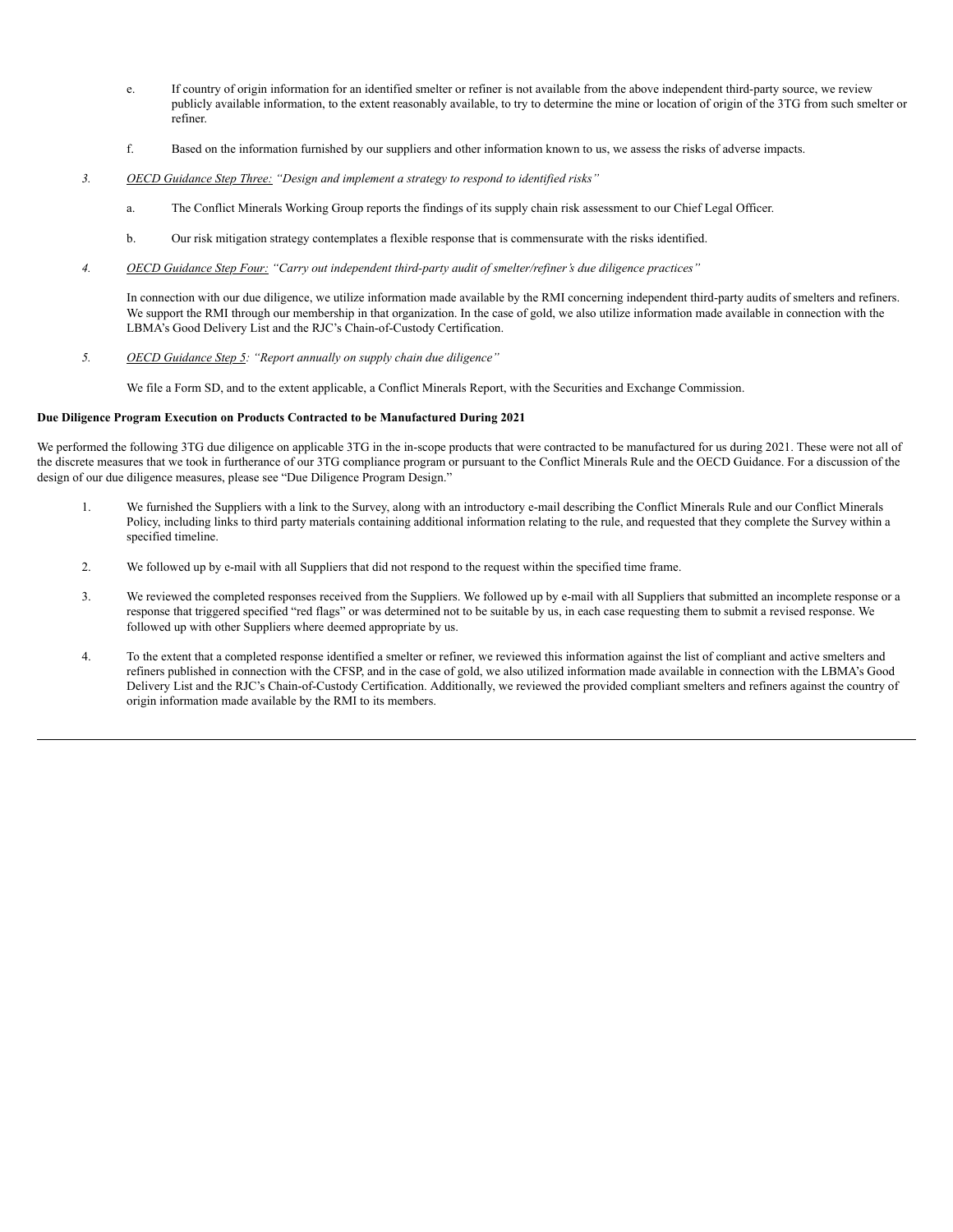- 5. For those identified smelters and refiners for which 3TG origin information was not available from the above independent third-party source, we reviewed publicly available information, to the extent reasonably available, to try to determine the mine or location of origin of the 3TG from such smelter or refiner.
- 6. The Conflict Minerals Working Group reported the findings of its supply chain risk assessment to our Chief Legal Officer.

#### **Product Information; Smelter and Refiner and Country of Origin Information**

Our in-scope products for 2021 for purposes of the Conflict Minerals Rule are included within the following categories: (1) home, (2) beauty, (3) apparel, (4) jewelry, (5) accessories and (6) electronics. However, not all of our products in these categories are in-scope. For a further discussion of our products, see our Annual Report on Form 10-K for the 2021 fiscal year. The information contained in our Form 10-K is not incorporated by reference into the Form SD or this Conflict Minerals Report and should not be considered to be part of the Form SD or this Conflict Minerals Report.

In connection with our reasonable country of origin inquiry or due diligence, as applicable, the following facilities were declared by the Suppliers to be smelters or refiners used to process the necessary 3TG contained in our in-scope products. After reviewing those responses, we reasonably believe that these may be smelters or refiners in our supply chain for such 3TG. However, due to our position in the supply chain, which is discussed earlier in this Conflict Minerals Report, we rely on the Suppliers for accurate smelter and refiner information, and our reasonable country of origin inquiry and due diligence measures do not provide absolute certainty regarding the source and chain of custody of the necessary 3TG contained in our in-scope products.

|                                                         |                         | <b>Conflict-Free</b>     |
|---------------------------------------------------------|-------------------------|--------------------------|
| <b>Smelter or Refiner</b>                               | <b>Conflict Mineral</b> | <b>Certification (1)</b> |
| Aida Chemical Industries Co., Ltd.                      | Gold                    | <b>CFSP</b>              |
| Agosi AG                                                | Gold                    | CFSP, LBMA, RJC          |
| Al Etihad Gold Refinery DMCC                            | Gold                    | CFSP, RJC                |
| Argor-Heraeus S.A.                                      | Gold                    | CFSP, LBMA, RJC          |
| C. Hafner GmbH + Co. KG                                 | Gold                    | CFSP, LBMA, RJC          |
| Chimet S.p.A.                                           | Gold                    | CFSP, LBMA               |
| Dowa                                                    | Gold                    | <b>CFSP</b>              |
| Gold Refinery of Zijin Mining Group Co., Ltd.           | Gold                    | CFSP, LBMA               |
| Guangdong Jinding Gold Limited                          | Gold                    |                          |
| Guoda Safina High-Tech Environmental Refinery Co., Ltd. | Gold                    |                          |
| Hangzhou Fuchunjiang Smelting Co., Ltd.                 | Gold                    |                          |
| Heraeus Germany GmbH Co. KG                             | Gold                    | <b>CFSP</b>              |
| Heraeus Metals Hong Kong Ltd.                           | Gold                    | CFSP, LBMA, RJC          |
| Ishifuku Metal Industry Co., Ltd.                       | Gold                    | CFSP, LBMA               |
| Jiangxi Copper Co., Ltd.                                | Gold                    | CFSP, LBMA               |
| LS-NIKKO Copper Inc.                                    | Gold                    | CFSP, LBMA               |
| Metalor Technologies S.A.                               | Gold                    | CFSP, LBMA, RJC          |
| Metalor USA Refining Corporation                        | Gold                    | CFSP, LBMA, RJC          |
| MMTC-PAMP India Pvt., Ltd.                              | Gold                    | CFSP, LBMA               |
| Nadir Metal Rafineri San. Ve Tic. A.S.                  | Gold                    | CFSP, LBMA               |
| Nihon Material Co., Ltd.                                | Gold                    | CFSP, LBMA               |
| PAMP S.A.                                               | Gold                    | CFSP, LBMA               |
| Rand Refinery (Pty) Ltd.                                | Gold                    | CFSP, LBMA               |
| Solar Applied Materials Technology Corp.                | Gold                    | CFSP, LBMA               |
| Valcambi S.A.                                           | Gold                    | CFSP. LBMA. RJC          |
| Western Australian Mint (T/a The Perth Mint)            | Gold                    | <b>CFSP, LBMA</b>        |
| China Tin Group Co., Ltd.                               | Tin                     | C <sub>FSP</sub>         |
| Dowa                                                    | Tin                     | <b>CFSP</b>              |
| Guangdong Hanhe Non-Ferrous Metal Co., Ltd.             | Tin                     | <b>CFSP</b>              |
| Jiangxi New Nanshan Technology Ltd.                     | Tin                     | <b>CFSP</b>              |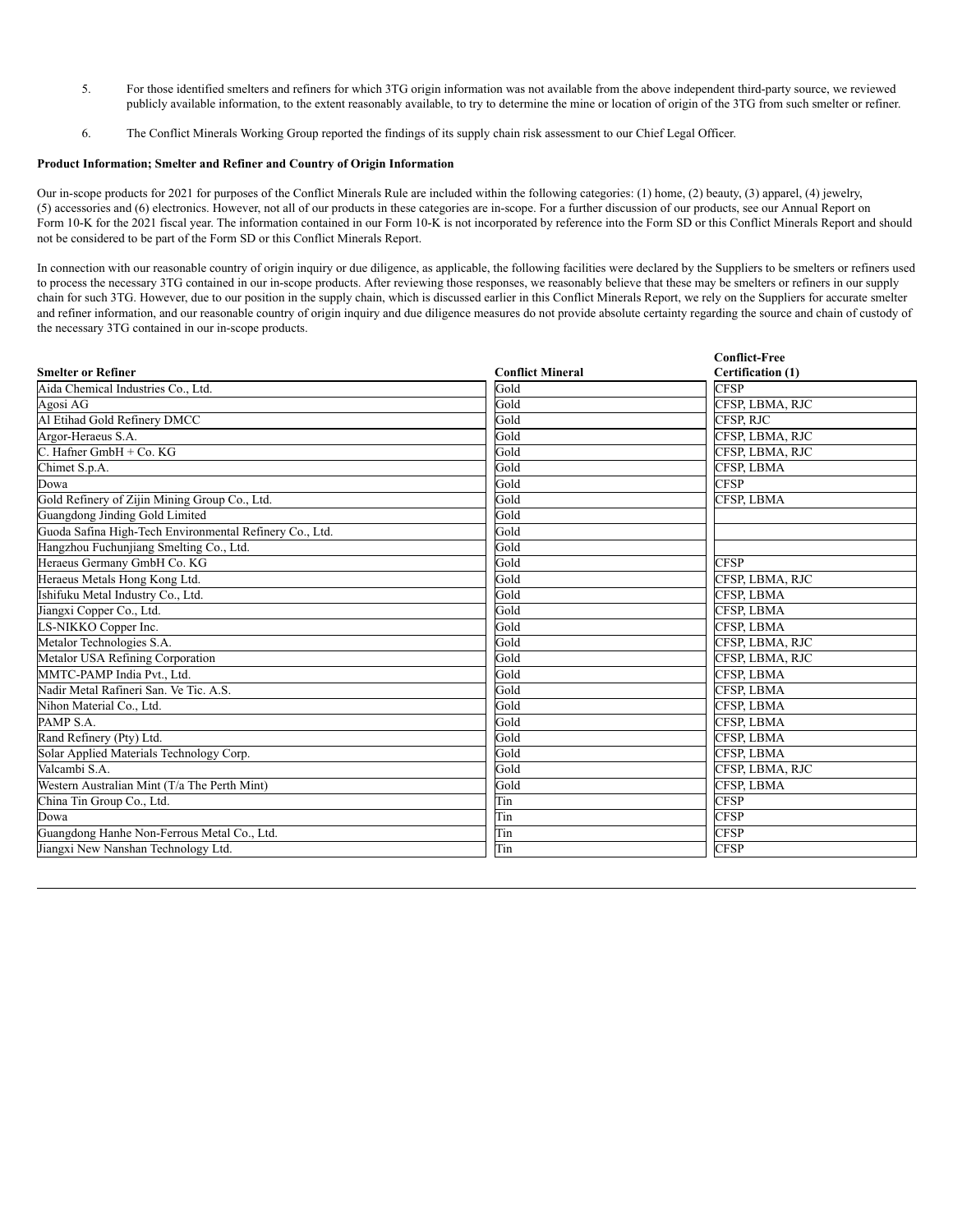|                                               |                         | <b>Conflict-Free</b> |
|-----------------------------------------------|-------------------------|----------------------|
| <b>Smelter or Refiner</b>                     | <b>Conflict Mineral</b> | Certification (1)    |
| Metallo Belgium N.V.                          | Tin                     | <b>CFSP</b>          |
| PT Timah Tbk Mentok                           | Tin                     | <b>CFSP</b>          |
| PT Tinindo Inter Nusa                         | Tin                     | <b>CFSP</b>          |
| Tin Smelting Branch of Yunnan Tin Co., Ltd.   | Tin                     | <b>CFSP</b>          |
| Yunnan Chengfeng Non-ferrous Metals Co., Ltd. | Tin                     | <b>CFSP</b>          |
| Xiamen Tungsten (H.C.) Co., Ltd.              | Tungsten                | <b>CFSP</b>          |

(1) "CFSP," "LBMA" and "RJC" have the meanings provided earlier in this Conflict Minerals Report. CFSP, LBMA and RJC status is as of May 26, 2022.

We endeavored to determine the mine or location of origin of the 3TG contained in the in-scope products by requesting that the Suppliers provide us with a completed Survey concerning the source of the 3TG in the products sourced from them. In addition, to the extent that a completed response identified a smelter or refiner, we reviewed this information against the list of compliant smelters and refiners and country of origin information made available by the RMI to its members. If country of origin information for an identified smelter or refiner was not available from this independent third-party source, we reviewed publicly available information, to the extent reasonably available, to try to determine the mine or location of origin of the 3TG.

In addition to some recycled and scrap sources, the countries of origin of the gold, tin, and tungsten processed by the compliant smelters and refiners identified above are believed to have potentially included the following countries. The countries listed below are derived from the country categories used by the RMI to categorize compliant smelters and refiners.

#### Gold

Algeria, Andorra, Antigua and Barbuda, Argentina, Armenia, Australia, Austria, Azerbaijan, Bahamas, Barbados, Belarus, Belgium, Benin, Bolivia, Botswana, Brazil, Bulgaria, Burkina Faso, Canada, Cayman Islands, Chile, China, Colombia, Cote D'Ivoire, Croatia, Cuba, Curacao, Cyprus, Czechia, Democratic Republic of the Congo, Denmark, Dominica, Dominican Republic, Ecuador, Egypt, El Salvador, Eritrea, Estonia, Ethiopia, Fiji, Finland, France, French Guiana, Georgia, Germany, Ghana, Greece, Grenada, Guatemala, Guinea, Guyana, Honduras, Hong Kong, Hungary, Iceland, India, Indonesia, Ireland, Israel, Italy, Jamaica, Japan, Jordan, Kazakhstan, Kenya, Korea, Kyrgyzstan, Laos, Latvia, Liberia, Liechtenstein, Lithuania, Luxembourg, Macau, Malaysia, Mali, Malta, Mauritania, Mexico, Monaco, Mongolia, Morocco, Mozambique, Namibia, Netherlands, New Zealand, Nicaragua, Niger, Norway, Oman, Pakistan, Panama, Papua New Guinea, Peru, Philippines, Poland, Portugal, Puerto Rico, Romania, Russian Federation, Rwanda, Saint Kitts and Nevis, San Marino, Saudi Arabia, Senegal, Serbia, Sierra Leone, Singapore, Sint Maarten, Slovakia, Slovenia, South Africa, South Korea, Spain, St. Vincent and Grenadines, Sudan, Suriname, Swaziland, Sweden, Switzerland, Taiwan, Tanzania, Thailand, Trinidad and Tobago, Turkey, Turks and Caicos, Uganda, Ukraine, United Arab Emirates, United Kingdom of Great Britain and Northern Ireland, United States of America, Uruguay, Uzbekistan, Venezuela, Vietnam, Zambia, Zimbabwe

#### Tin

Angola, Argentina, Australia, Austria, Bangladesh, Belarus, Belgium, Benin, Bolivia, Brazil, Bulgaria, Burundi, Canada, Chile, China, Colombia, Croatia, Cyprus, Czechia, Democratic Republic of the Congo, Denmark, Egypt, El Salvador, Estonia, Finland, France, Gabon, Germany, Ghana, Greece, Guinea, Hong Kong, Hungary, India, Indonesia, Ireland, Israel, Italy, Japan, Jordan, Kazakhstan, Laos, Latvia, Lebanon, Libya, Lithuania, Luxembourg, Malaysia, Malta, Mexico, Mongolia, Morocco, Myanmar, Netherlands, New Zealand, Nigeria, Norway, Pakistan, Peru, Philippines, Poland, Portugal, Puerto Rico, Qatar, Romania, Russian Federation, Rwanda, Saudi Arabia, Senegal, Serbia, Singapore, Slovakia, Slovenia, South Africa, South Korea, Spain, Sudan, Sweden, Switzerland, Taiwan, Tanzania, Thailand, Togo, Tunisia, Turkey, Uganda, Ukraine, United Arab Emirates, United Kingdom of Great Britain and Northern Ireland, United States of America, Uruguay, Venezuela, Vietnam, Virgin Islands, Yemen

#### Tungsten

Australia, Austria, Belgium, Bolivia, Brazil, Burundi, Canada, China, Czechia, Democratic Republic of the Congo, France, Germany, Hong Kong, Ireland, Israel, Japan, Kazakhstan, Latvia, Malaysia, Mexico, Mongolia, Myanmar, Nigeria, Peru, Philippines, Portugal, Russian Federation, Rwanda, Singapore, South Korea, Spain, Taiwan, Thailand, Uganda, United Arab Emirates, United Kingdom of Great Britain and Northern Ireland, United States of America, Uzbekistan, Vietnam, Zimbabwe